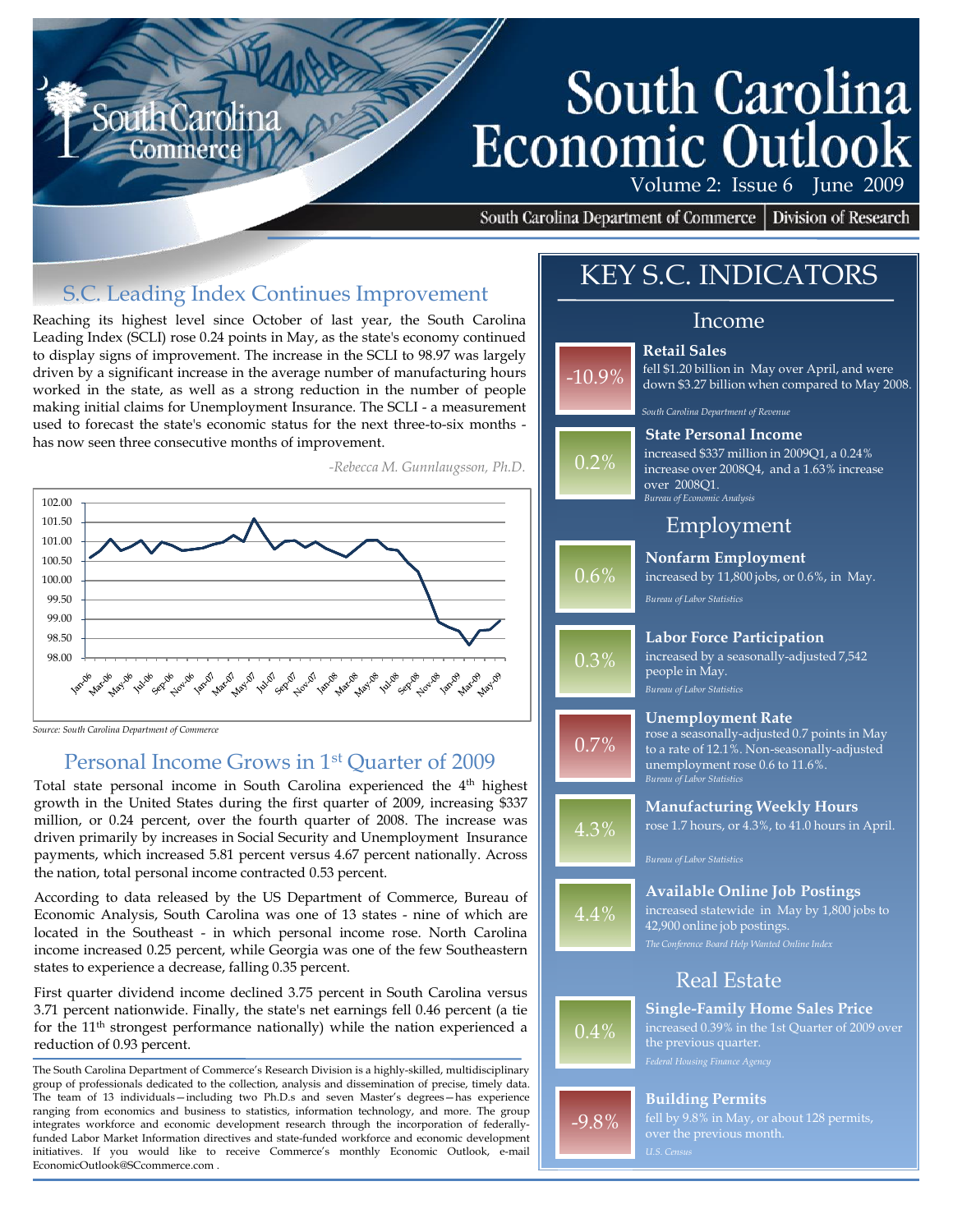# South Carolina Employment

*Non-Seasonally Adjusted Wage and Salary Employment*

Non-seasonally adjusted employment in May increased for the third consecutive month in South Carolina. Increases were spread throughout tindustry sectors, led by the Leisure and Hospitality (7,100 jobs), Retail Trade (1,400 jobs) and Transportation (2,800) sectors as seasonal employers increased hiring in advance of the summer months.

The Construction industry added 1,200 positions, the sector's first increase in almost one year. At the same time, Manufacturing jobs continued their decline in May, falling another 2,200 positions, or slightly more than one percent. Versus a year ago, total nonfarm employment in South Carolina is down 90,300 jobs.

|                                             |                 | <b>Previous</b> |               | $\%$ Change      | $\%$ Change |
|---------------------------------------------|-----------------|-----------------|---------------|------------------|-------------|
| <b>Industry Sector</b>                      | <b>May 2009</b> | Month           | Previous Year | <b>Month Ago</b> | Year Ago    |
| <b>Goods Producing</b>                      | 325,100         | 326,100         | 364,400       | $-0.31$          | $-10.78$    |
| Natural Resources and Mining                | 4,200           | 4,200           | 4,400         | 0.00             | $-4.55$     |
| Construction                                | 104,200         | 103,000         | 114,300       | 1.17             | $-8.84$     |
| <b>Construction of Buildings</b>            | 26,500          | 26,500          | 29,300        | 0.00             | $-9.56$     |
| Heavy and Civil Engineering Construction    | 13,900          | 13,700          | 15,900        | 1.46             | $-12.58$    |
| <b>Specialty Trade Contractors</b>          | 63,800          | 62,800          | 69,100        | 1.59             | $-7.67$     |
| Manufacturing                               | 216,700         | 218,900         | 245,700       | $-1.01$          | $-11.80$    |
| Durable Goods                               | 118,900         | 120,800         | 137,500       | $-1.57$          | $-13.53$    |
| Nondurable Goods                            | 97,800          | 98,100          | 108,200       | $-0.31$          | $-9.61$     |
| <b>Service Providing</b>                    | 1,548,100       | 1,535,300       | 1,599,100     | 0.83             | $-3.19$     |
| Trade, Transportation, and Utilities        | 360,800         | 358,000         | 374,800       | 0.78             | $-3.74$     |
| <b>Wholesale Trade</b>                      | 67,300          | 67,100          | 71,300        | 0.30             | $-5.61$     |
| Retail Trade                                | 229,900         | 228,500         | 238,400       | 0.61             | $-3.57$     |
| Transportation, Warehousing and Utilities   | 63,600          | 62,400          | 65,100        | 1.92             | $-2.30$     |
| Information                                 | 29,800          | 29,500          | 28,800        | 1.02             | 3.47        |
| Finance                                     | 104,000         | 102,300         | 106,600       | 1.66             | $-2.44$     |
| Finance and Insurance                       | 74,400          | 73,500          | 75,900        | 1.22             | $-1.98$     |
| Real Estate and Rental and Leasing          | 29,600          | 28,800          | 30,700        | 2.78             | $-3.58$     |
| Professional and Business Services          | 211,800         | 211,900         | 226,700       | $-0.05$          | $-6.57$     |
| Professional, Scientific, and Technical     | 75,500          | 76,400          | 76,900        | $-1.18$          | $-1.82$     |
| Management of Companies and Enterprises     | 15,500          | 15,500          | 15,800        | 0.00             | $-1.90$     |
| Administrative Support and Waste Management | 120,800         | 120,000         | 134,000       | 0.67             | $-9.85$     |
| <b>Educational and Health Services</b>      | 208,900         | 207,800         | 207,400       | 0.53             | 0.72        |
| Leisure and Hospitality                     | 213,900         | 206,800         | 229,300       | 3.43             | $-6.72$     |
| Arts, Entertainment, and Recreation         | 31,100          | 29,200          | 31,600        | 6.51             | $-1.58$     |
| Accommodation and Food Services             | 182,800         | 177,600         | 197,700       | 2.93             | $-7.54$     |
| <b>Other Services</b>                       | 71,900          | 71,800          | 72,500        | 0.14             | $-0.83$     |
| <b>Total Private</b>                        | 1,526,200       | 1,514,200       | 1,610,500     | 0.79             | $-5.23$     |
| Government                                  | 347,000         | 347,200         | 353,000       | $-0.06$          | $-1.70$     |
| <b>Federal Government</b>                   | 31,600          | 30,700          | 30,300        | 2.93             | 4.29        |
| <b>State Government</b>                     | 99,000          | 100,500         | 101,200       | $-1.49$          | $-2.17$     |
| <b>Local Government</b>                     | 216,400         | 216,000         | 221,500       | 0.19             | $-2.30$     |
| <b>Total Nonfarm</b>                        | 1,873,200       | 1,861,400       | 1,963,500     | 0.63             | $-4.60$     |

*Source: U.S. Department of Labor, Bureau of Labor Statistics*

ommerc

### Initial UI Claims Continue to Fall

May witnessed the decline in initial Unemployment Insurance claims in South Carolina to an average of less than 10,000 claims per week for the first time since October 2008. The weekly average represented a decline of approximately 15 percent over the previous month.

Initial claims for Unemployment Insurance still remained over 50 percent higher than the same period one year previously. In May 2009, South Carolina averaged 9,493 initial claims per week, while in May 2008 the state averaged 6,054 claims. Nationally, the number of claims for the last week of May fell to 500,383, nearly 80,000 fewer than the last week of April.